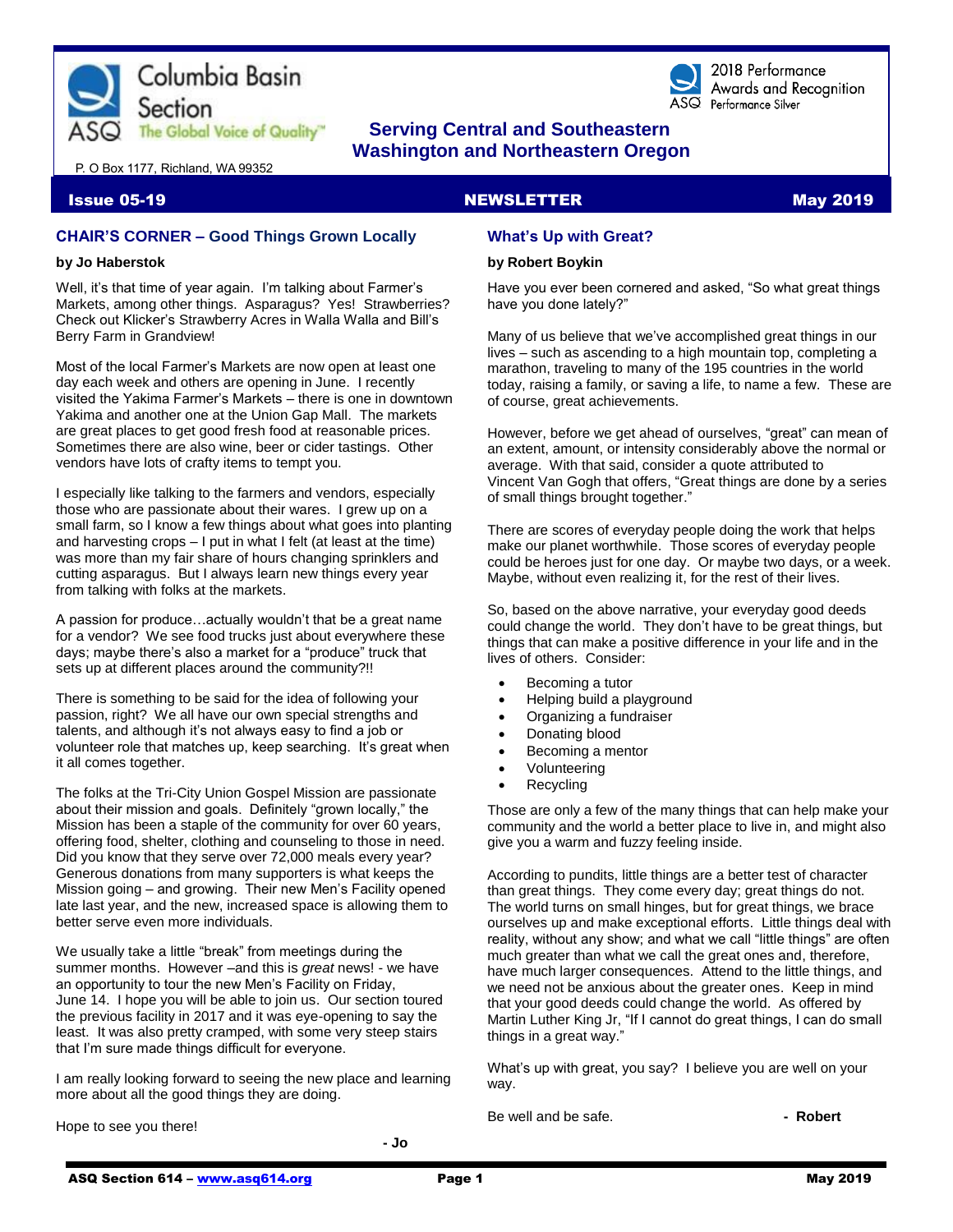

# **June 14, 2019 American Society for Quality Columbia Basin Section 0614**



### **NOTE LOCATION AND TIMES:**

#### **Friday, June 14, 2019**

#### **LOCATION:**

Tri-City Union Gospel Mission Men's Facility 221 South 4<sup>th</sup> Avenue Pasco, Washington (509) 547-2122

**9:45 a.m**. – Check in

**10:00 a.m.** – Tour Begins

Tour will last about an hour.

**NOTE:** Closed-toe shoes are required for the tour.

There is no charge for the site visit, but space is limited so get your reservation in soon.

### **RESERVATIONS REQUIRED**

For planning purposes, reservations must be received by June 10. Send an email to 0614asq@gmail.com with your name, phone number and contact information.

**Please consider making a donation to the Mission – food, clothing, household items and monetary donations are always appreciated (and taxdeductible). For a list of most urgent needs: <http://www.tcugm.org/needs>**

Of note: The Mission also has a shelter for women and children. We will be touring just the men's facility.

For more information about our ASQ section and other upcoming events: [www.asq614.org/](http://www.asq614.org/)



# **Site Visit and Tour Tri-City Union Gospel Mission New Men's Facility**

# **221 South 4th Avenue – Pasco, Washington**

The Tri City Union Gospel Mission began serving Benton and Franklin counties in 1954. Their mission today is to serve homeless and impoverished people in southeast Washington and northeast Oregon communities so that they may be transformed to become contributing members of society. The generous donations of goods, time and money from many supporters keeps them going.

Years of dreaming, planning and construction culminated in the opening of the Mission's new Men's Facility in late 2018. The new space has 162 beds, including emergency shelter beds and more private bunk areas. There is also a day room, computer lab, chapel and other features, including a commercial kitchen and large dining room.

The need for rescue, recovery and restoration is growing each year. The Mission serves 72,000 meals a year and provides 37,000 nights of shelter.

A few statistics to help better understand the needs and people the Mission serves.

- 2,082 unsheltered homeless individuals in southeastern Washington recorded on a single day point-in-time count; 232 with chronic substance abuse issues; 158 homeless veterans
- Over 30,000 live below the poverty line many just a paycheck away from being homeless

Rescue is all about meeting the immediate needs of someone when they walk through the doors of the Mission. They don't know where to get food, they don't have a bed to sleep in, they need clothes, they need a shower, etc. After being at the Mission for a while, when they can breathe a little bit and are feeling better about themselves, then some of the layers can be peeled back to learn more about their lives and what actually brought them to the Mission. By addressing underlying issues, work can begin to deal with obstacles and helping them reverse course.

Join us June 14 for a special tour of the new Men's Facility. We will visit many of the areas where clients are served and will learn more about the Mission's philosophy and future plans.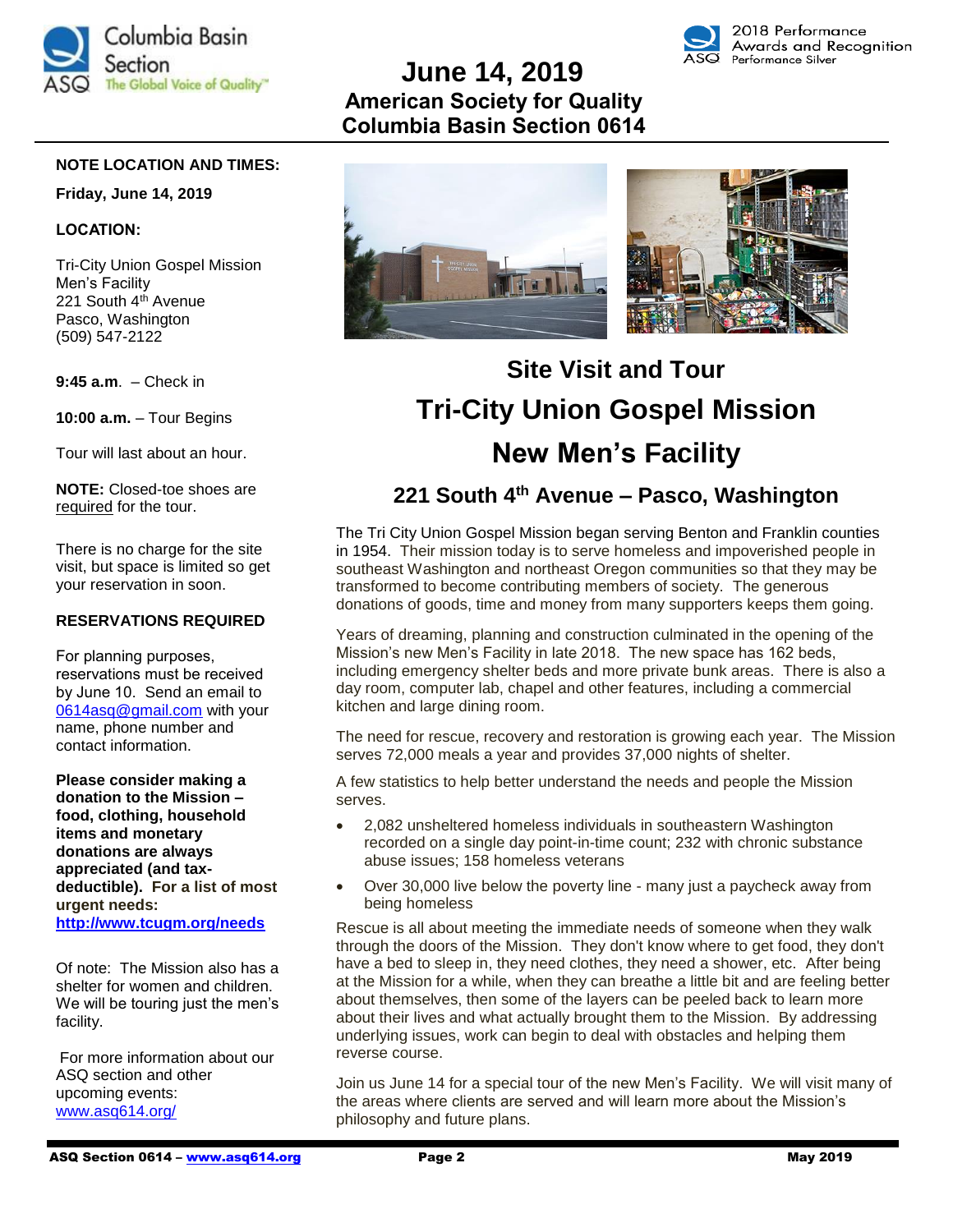

### **COLUMBIA BASIN ASQ HONORED BY PERFORMANCE AWARDS AND RECOGNITION COMMITTEE**

Each year, some ASQ member units (geographic and technical communities, aka sections and divisions) are honored by the Performance Awards and Recognition (PAR) Committee. PAR is the model member units follow when planning, funding, and executing actions designed to drive higher levels of member engagement. This evolves from a renewed focus on member retention, member growth, and member value creation.

ASQ member units strive to meet or exceed specific metrics during each calendar year; we establish and carry out our annual business and budget plans with these in mind.

Our Columbia Basin member unit was recently notified that we achieved Silver level recognition for performance by meeting the metrics in two of three PAR categories in 2018. Thirty-nine (39) other member units also achieved Silver. Throughout ASQ, 30 member units achieved Gold level recognition by meeting the metrics in all three categories. There were 37 member units that achieved Bronze level recognition for achieving the metrics in one of the categories. Additionally, one member unit (way to go, Northern Nevada Section!) also received bronze level recognition for Innovation.

**Congratulations** to our section - and thanks to our section leadership team and other members whose hard work helped us achieve this recognition. Also, congratulations to all the other ASQ member units who received 2018 PAR recognition as well!

### **MAY MEMBER GIFTS – QUALITY PROFITS**

*"Quality is free. It is the 'unquality' things that cost money." - Philip B. Crosby*

Raise your hand if you're a quality professional! I'm guessing everyone raised their hand, right?

As such, we need to understand and effectively communicate the impact, risks, and financial costs of poor quality, as well as all the benefits of good quality, and in a way that leadership will understand and be motivated to support.

ASQ's free gifts for members this month include the following resources:

- **Complete eBook** *Proving Continuous Improvement with Profit Ability*
- **Bonus eBook** *"The Executive Guide to Understanding and Implementing Quality Cost Programs"*
- **Multiple expert webcasts** including *Introduction to The Hidden Factory* and *Introduction to the Cost of Quality*
- **ASQTV videos** six-part series on *Cost of Quality*  including *Appraisal Costs, Budgeting, Cost of Poor Quality, etc.*
- **Practical examples** dozens of articles, case studies, and benchmarking reports to provide additional guidance

[Click here](http://asq.org/membership/members/gift/?utm_source=email) to access these free resources by May 31.

### **ASQ MEMBERSHIP TYPE CHANGES**

ASQ is introducing a new individual membership model to better align member value with membership level. The changes associated with the new model include:

- Associate Membership will be eliminated, and Full Membership will be renamed Professional Membership
- A modest price increase will be introduced for both Professional (\$10) and Student (\$2) Membership
- Membership will be enhanced to provide expanded access to all divisions/forums at no additional cost

ASQ Professional Membership will increase members' opportunities for knowledge and skill development, peer networking, and career advancement. In addition to connecting with quality professionals in their geographic areas, members will benefit from expanded access to all the tools, resources, and content developed by thought leaders and subject matter experts across 26 industry and interest-specific technical communities.

**The new membership model will become effective on July 1, 2019.** All Members will be formally notified of the changes prior to any change in their membership status.

### **ASQ RECOGNIZED WITH TRAILBLAZER PERSI AWARD**

ASQ was recently honored as a recipient of the 2019 Personify Trailblazer Persi Award.

The Persi Awards honor organizations' use of cutting-edge programs and solutions in the Personify suite of products. The Trailblazer Persi category recognizes organizations using several solutions to take their customer management and engagement to a new level and to leverage technology in innovative ways.

ASQ was recognized for its use of Personify360 for membership data management, A2Z Events for WCQI exhibitor and attendee management, and Community for myASQ. Notably, ASQ was applauded for myASQ, which since its launch in 2018, has seen 6,400 members join and 94% of the community's content driven by the members - a true measure of success in an online community.

### **GOING TO WCQI? SHARE YOUR STORY!**

I hope that many of our Columbia Basin ASQ section members will be traveling to Fort Worth, Texas, and participating in the World Conference on Quality and Improvement (WCQI) next week.

Please consider putting together a few notes about your experience there and submitting them so that some of your highlights can be shared in our next section newsletter. Deadline for submittals is June 10.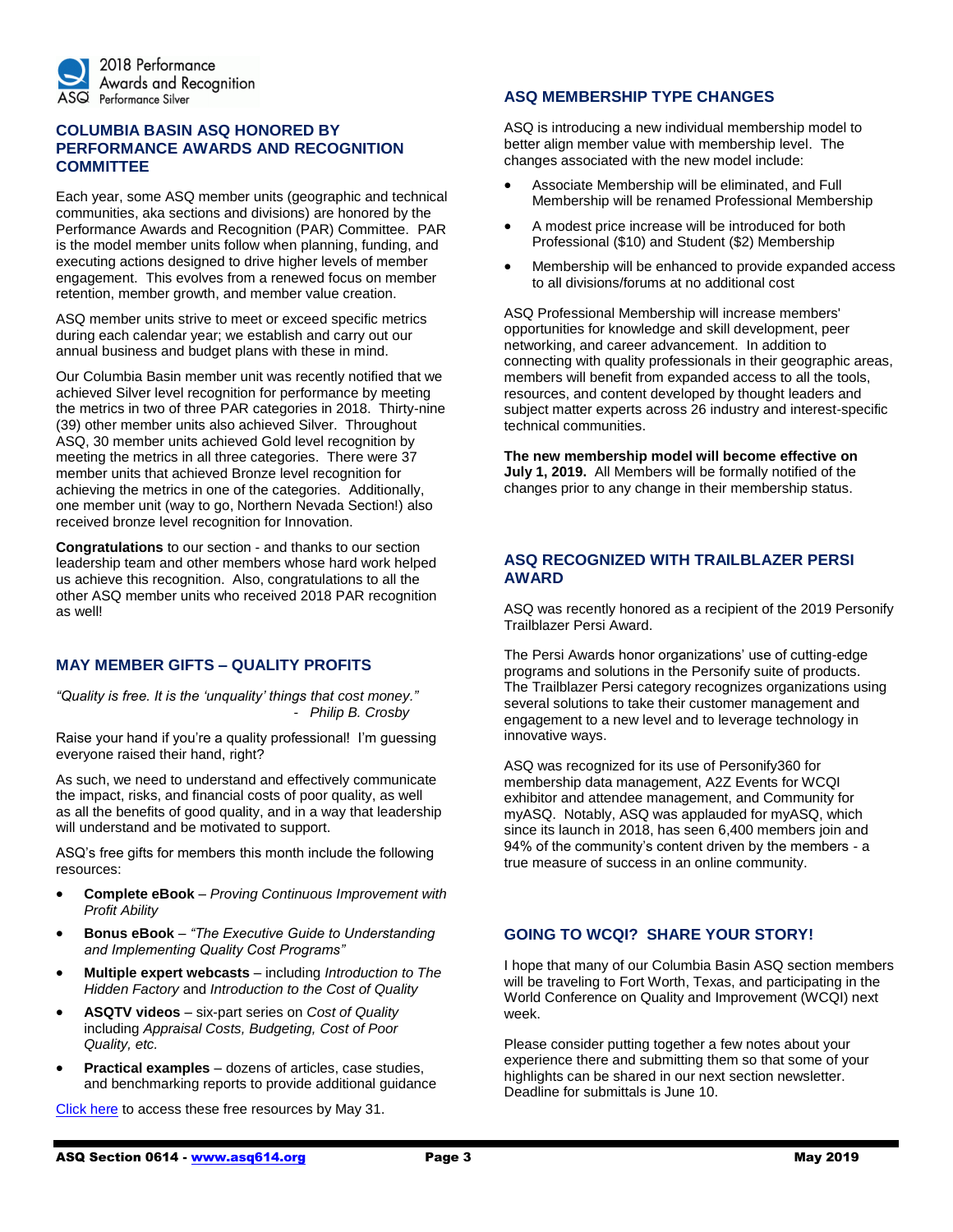# **COST OF QUALITY: INTERNAL & EXTERNAL FAILURE, APPRAISAL, AND PREVENTION COSTS**

### **ASQTV Videos**

What is the true cost of quality? ASQTV offers a three-part series on this topic, with three separate episodes.

Internal and external failure costs are example of poor quality. Appraisals demonstrate the cost of good quality. Prevention costs are associated with the design, implementation and maintenance of the quality management system.

[Check out](https://videos.asq.org/cost-of-quality-internal-and-external-failure-costs) one, two or all three of these episodes of ASQTV!

### **CERTIFICATION/RECERTIFICATION NEWS**

#### **by Patrick Faulk, Section Certification Chair**

ASQ offered its first professional certification for Quality Engineers (the "CQE") 50 years ago. Since then, more than 300,000 certifications have been issued worldwide, covering 18 different specialties.

A certification in your career field can be a workplace differentiator, as well as increasing your own personal value. Now would be a great time to see if there's a certification that's right for you!

The next cycle of ASQ certification exams has been announced for July 5-21, 2019:

- Six Sigma Yellow Belt (CSSYB)
- Six Sigma Black Belt (CSSBB)
- Biomedical Auditor (CBA)
- HACCP (Food Safety) Auditor (CHA)
- Quality Technician (CQT)
- Quality Inspector (CQI)
- Reliability Engineer (CRE)
- Manager of Quality (CMP)
- Supplier Quality Professional (CSQP)

The application deadline for these certifications is June 7. Once your application is accepted, you can set up an appointment at any Prometric testing facility to fit your personal schedule. Our nearest test facilities are in Yakima, Spokane, and La Grande, Oregon.

ASQ has online resources to help you prepare for your certification exam. A guide to those resources can be found by clicking [here.](http://www.asq.org/cert) If you have questions about becoming certified, or already have a certification and need help renewing it, contac[t me.](mailto:PRFAULK@bechtel.com)

### **JUNE IS NATIONAL SAFETY MONTH**

June will soon be here, and that means it's time to get ready for National Safety Month.

Safety is everyone's responsibility, and everyone's attention is needed to help prevent injuries and save lives. Small changes made throughout your day can help keep you, your loved ones and your co-workers safe.

Here are a few ways to celebrate and get the word out:

- Hold a safety trivia contest with prizes
- Make an activity out of identifying hazards where you work and live
- Organize a safety fair or lunch & learn session
- Encourage others to take the [SafeAtWork pledge](http://safety.nsc.org/safeatworkpledge)

The National Safety Council (NSC) provides free materials to help get the word out—including a National Safety Month poster, tip sheets, articles and social media graphics—on the following weekly topics in June:

- **Week 1:** Hazard Recognition
- **Week 2:** Slips, Trips and Falls
- **Week 3:** Fatigue
- **Week 4:** Impairment

[Sign up today](https://safety.nsc.org/e2t/c/*W7PrSxY5SFFGgF5j_BSkSFRw0/*W3SsZZD478bTpVh2MCH6GpyD_0/5/f18dQhb0Sq5F4fpDYPW2jk3gG4c5tTsW7sDbV257jVLKW6Dk5Tq1Nvw7TMM7Yn3SJ3KSN5vDj0fNM4PNVTGDCw1n8QHFN8s3_6MRPFC4W7D_j4h1CpvkBW1S1BRM1G5mchW7w2sPk2Nz__SW1HltsQ2VtC3zW7t5r0h4jMKn5VbbhHX1S3QvlW73Dcj173M1DwW3WdfwW7dDxTNW7mWsnX7dzcsSW51vDDW56vHg5W69NG1w6Pr3nqW1Tc4dZ33FCGbW4sxsC81Qk6TwW1txG9N6GsfdKW8XNh8_7Hn-04W3hlRJR8gG9QRW8jKPPw3z7yqgW8CQD6D3SppD3W5Rx66_12r6vpW5FyT865KBXKyW3Zgyrs5BFM28W5vFqhF18X9k2N8nCJJkXxr92N33wP9YYrFDmW5GFZly2-YMk6W3bk8Xy5JzzPcW7yF7105H7WjpW74p6tn73QsnmW1d5pgb52TGWhW28HTYm7Px8wYW2ZjM4n3mxJkVW24RqJ865k0FcW3ZzPZ_8ZwQ9rW4wkNCF80_JzhW8j7zwN6KGPPRW5V0WDv73zyzjW70RWLq3btL0f111) to be sure to get the materials when they are available.

### **IS YOUR TEAM ALL PULLING IN THE SAME DIRECTION?**

#### **by Paul D. Casey**

Years ago, I brought a tug-of-war rope to a staff meeting.

I had everyone pick it up and pull toward them. It was obviously easy. I talked about how this is how it feels when we are all *pulling in the same direction toward our company vision—shoulder to shoulder, all energy aligned.*

Then I had a gentleman get on the other side of the rope and pull against the group. It was a little harder to pull toward the same target, but doable. When one person gets off-vision, it slows progress of the whole team—*and this person needs to be confronted as soon as it is detected.* 

Then I added a few more folks to the other side, and it became very difficult to produce results. This symbolizes a group that is aimless, without a clear vision and a clear role in accomplishing it.

*The bottom line is the leader sets the vision, casts it to the point of buy-in from the team, and then integrates it and aligns team efforts for the long haul.*

Assure team unity to keep Growing Forward!

*Paul D. Casey, "The Calendar Coach," who presented at our May 14 dinner meeting, loves to help people take action and achieve their goals. He is an author, coach and Certified Master Trainer. Check out hi[s website!](https://www.paulcasey.org/)*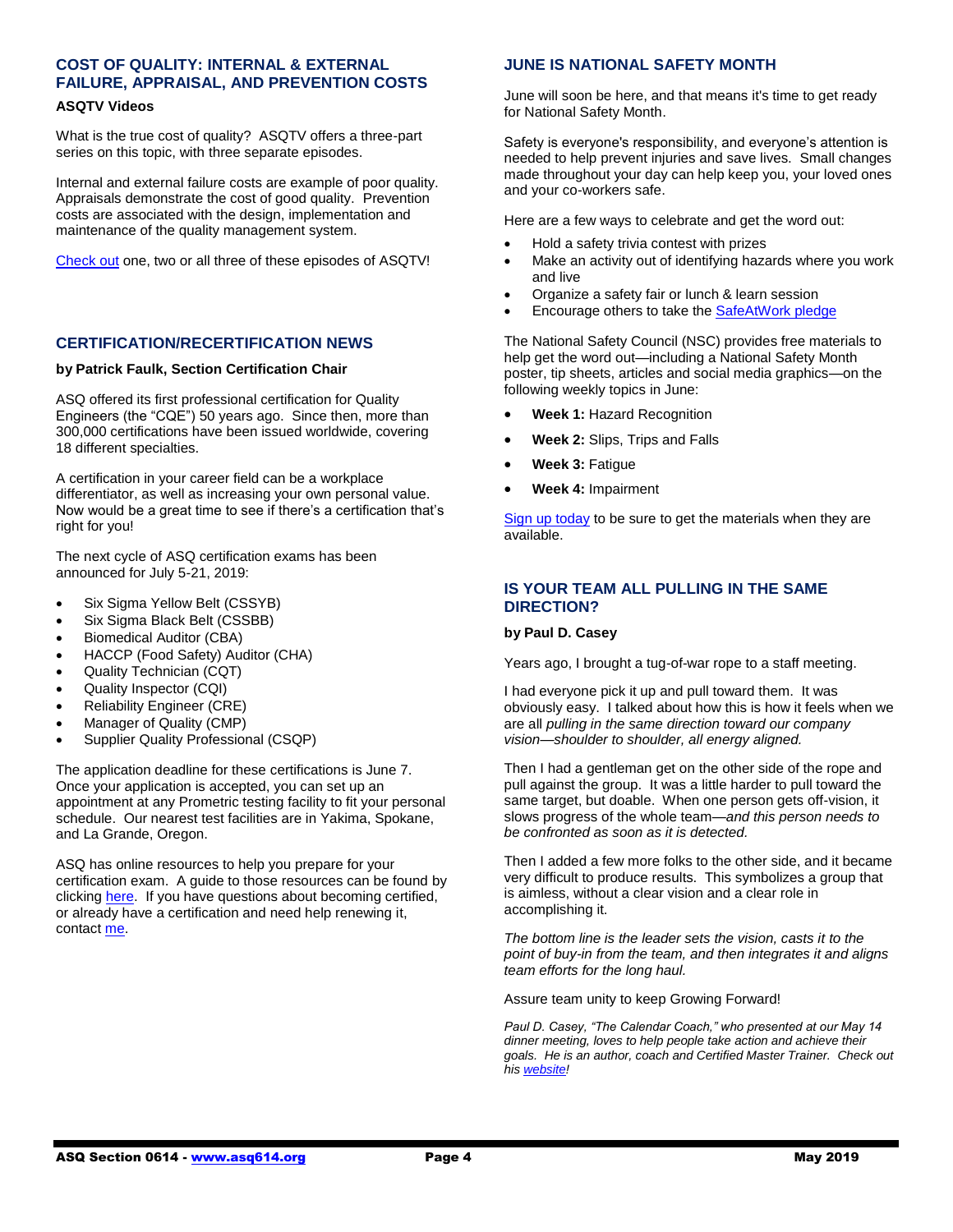

### **THE JOURNEY: ACHIEVING SUSTAINED ORGANIZATIONAL SUCCESS**

#### **Book by Charles A. Cianfrani, Isaac Sheps and John E. (Jack) West**

It is no longer enough to just satisfy your customers in today's competitive environment. To sustain success, the needs and expectations of all relevant interested parties of your organization

must be met.

The Journey is a process in which those needs and expectations are inputs, and sustained success is the output. To transform the inputs into sustained success, the organization must establish and implement the right processes. This represents 'what' must be done. The organization also must ensure that it has the behaviors and competences needed to maintain these processes, representing 'how' things should be done.

This book covers both the 'what' and 'how' aspects of achieving sustained success and is a guide for top managers ready to embark on this journey. The chapters serve as a sequential checklist that elaborates on the key elements of the process, with each element building on the next as readers are guided through their journey.

This 209-page hardcover book is available to ASQ members at a discounted price of \$40. Click [here](https://asq.org/quality-press/display-item?item=H1561) for more information or to order.

### **PROCUREMENT POWER HOUR - HUBZONE CERTIFICATION**

#### **May 23 in Kennewick**

Are you a small business, or do you know of one located in an area designated as a "Historically Underutilized Business Zone" (HUBZone)?

This event, hosted by the Tri-City Regional Chamber, is for those interested in looking into becoming HUBZone Certified and/or learning about the pros and cons of this certification. Information regarding the program and how to apply for certification will be provided.

Attendance is free, but registration is encouraged. For more information or to register, clic[k here](https://washingtonptac.ecenterdirect.com/events/851638) or call 509-491-3231.

### **QUOTE OF THE MONTH**

"Show respect even to people who don't deserve it; not as a reflection of their character, but as a reflection of yours."

~ John Robert Wooden

~ Dave Willis

### **SPOOF PROOF YOUR LIFE**

#### **Free Event - May 30 in Kennewick**

The barrage of automated telephone solicitations or "robo calls" received on home and mobile phones has increased to nearly 50 billion calls a year, and it is estimated that up to half of those calls are scams.

Washington State Attorney General Bob Ferguson and experts from the AARP Fraud Watch Network, Microsoft and the Federal Trade Commission will present a free "Spoof Proof your Life" event on May 30 from 9 a.m. to 1 p.m. at Three Rivers Convention Center in Kennewick.

Learn how to spot and avoid the latest scammer tactics such as "neighbor spoofing," "spear phishing," and "SMiShing." The event is free, and lunch is included, but space is limited and registration is required. Reserve your spot at [www.aarp.org/wa](http://www.aarp.org/wa) or call 1-877-926-8300.

### **MCLDA BOOK CLUB INVITATION**

#### **May 30 in Richland**

Our friends at Mid-Columbia Leadership Development Association (MCLDA) are inviting anyone who is interested to join their new Book Club.

The next meeting is May 30 at 5:30 pm at Bookwalter Winery in Richland. They will be discussing *The Art of Gathering: How we Meet and Why it Matters* by Priya Parker. This is intended to be an opportunity for candid, fun and meaningful conversations with colleagues, friends and strangers that you just haven't met yet. You are also welcome to bring a guest(s).

For more information and/or to get on their mailing list for future books and meetings, email [Floreine.](mailto:floreine_m_turlington@rl.gov)

### **JUNE 8 GARDEN TOUR FUNDRAISER**

The Academy of Children's Theatre (ACT) Garden Arts Tour is June 8. The self-guided tour features seven gardens located throughout the Tri-Cities. There will also be performances and demonstrations from a variety of artists, musicians and performers, including the Mid-Columbia Mastersingers.

Tickets are \$30 each and may be purchased [online](https://app.arts-people.com/index.php?ticketing=aoct) or at the ACT office in Richland. Funds raised will help support ongoing education classes and programs at ACT. Last year, ACT served over 6,000 local students.

### **We're on Facebook!**

Follow us a[t ASQ Columbia Basin Section 0614](https://www.facebook.com/ASQ-Columbia-Basin-Section-0614-2182648981975168/)